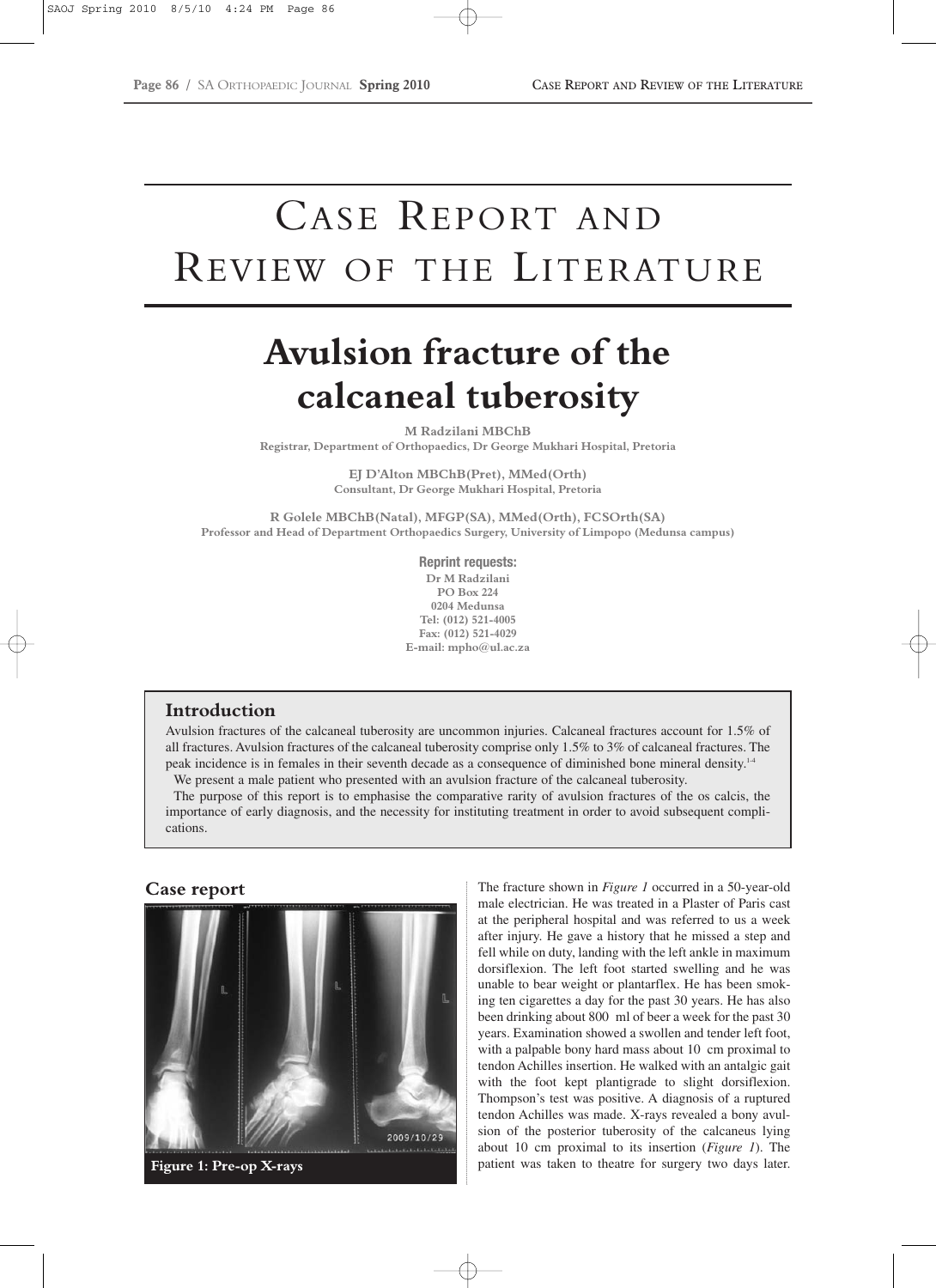Intraoperatively it was found that the upper one-third of the calcaneal tuberosity was avulsed with the bony fragment lying more than 10 cm high from its insertion. The bony fragment was reduced and fixed with compression screws (*Figure 2*). The patient received 2 g intravenous cloxacillin intra-operatively and 1 g 12 hours postoperatively.

Postoperatively the patient was treated with a gravitydependent below-knee cast and elevation until the swelling subsided. After three days the patient was discharged in a below-knee cast for further elevation at home. At two weeks during follow-up it was found that the patient had developed superficial sepsis along the incision site (*Figure 3*). A pus swab cultured *Staphylococcus aureus* which was sensitive to cloxacillin.

The sepsis was treated for two weeks with dressings and oral antibiotics until the wound was healed. During this time the ankle was immobilised with an ankle orthosis with a limiting up-stop. A below-knee cast was then applied in plantarflexion for four weeks. Subsequently, a below-knee cast was applied with the ankle in plantigrade position. This was kept for an additional four weeks. After 10 weeks he was allowed to fully weight bear and was referred to physiotherapy for rehabilitation with an emphasis on heel cord stretching. X-rays taken at 10 weeks showed early signs of union (*Figure 4*). At six months the fracture was united (*Figure 5*).

The patient returned to work 12 weeks after the injury. He was able to run, climb stairs and to stand on his toes as shown in *Figure 6*. The patient had no residual disability.

**The upper one-third of the calcaneal tuberosity was avulsed with the bony fragment lying more than 10 cm high from its insertion**



**eratively**



**Figure 3. Photograph of the patient's heel, two weeks postop showing superficial sepsis**



**Figure 4. X-ray of the foot and ankle at three months postop, showing signs of union**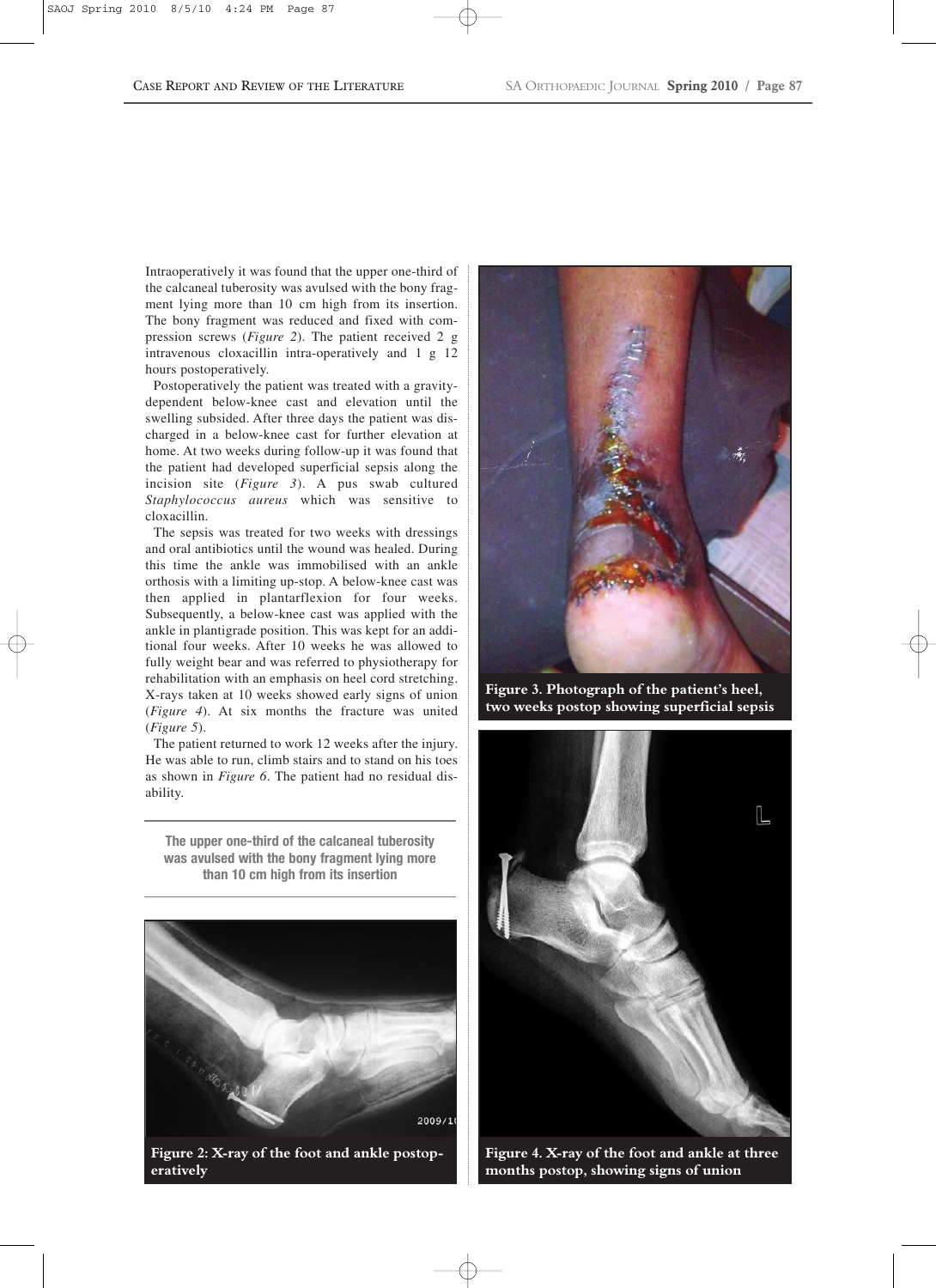

**Figure 5. X-ray of the foot and ankle at six months postop, showing signs of union**



**Figure 6. Photograph of patient standing on his toes**



**tendon Achilles (with permission granted by Beavis** *et al* **and** *Foot & Ankle International Publishers***)**

#### **Discussion**

Malgaigne described avulsion fractures of the tuberosity of the calcaneus as early as 1843. Different types of calcaneal avulsion fractures have been described by various authors since then.<sup>2,5</sup>

Fractures of the calcaneus are determined by the direction of the force and the position of the foot during the accident, as well as by the age of the patient, strength of the skeleton and tone of the muscles.<sup>2</sup>

#### **Anatomy**

Surgical anatomy reveals a variable tendo-achilles insertion into the posterior tuberosity of the calcaneus (*Figure 7*). In most cases insertion is to the middle third of the posterior tuberosity and there is a bursa between the tendon and the upper third of posterior tuberosity. Some people have a more extensive insertion of the tendo-achilles into the calcaneus.<sup>3</sup>

Neonates have a thick, continuous sheet of fibres connecting the Achilles tendon and the plantar fascia. With age the continuity between these two structures diminishes and this is demonstrated only as a zone of periosteum on the postero-inferior calcaneus between the Achilles tendon insertion and the plantar fascia attachment. Calcification of the retrocalcaneal bursa adjacent to the insertion could alter the actual zone of tendon attachment.<sup>3</sup>

#### **Pathogenesis**

These fractures are avulsion extra-articular fractures. Tuberosity avulsion fractures occur while the foot is in plantarflexion and the forces are transmitted through the tuberosity. They result from contraction of the gastrocnemius-soleus complex, often occurring after a lowimpact fall causing forced dorsiflexion, pulling the Achilles tendon, and causing avulsion of a fragment of bone.2,3,6

If the foot is in pronation during the fall, the whole tuberosity is involved.

When the force is transmitted to the bone from the loaded tendon, it is directed towards the plantar fascia by a series of high-oriented trabeculae. The superior fragment is displaced upwards, presumably due to the pull of tendo-achilles, and rotated so that the posterosuperior border moves upwards and the posteroinferior edge moves posteriorly, compressing the skin at the back of the heel. The fragment hinges on its anterior apex as it displaces so that a fracture which had minimal displacement anteriorly is often significantly displaced posteriorly, potentially giving rise to a heel boss, pressure necrosis and formation of an ulcer. This phenomenon explains the disability resulting from socalled 'undisplaced' fractures.<sup>4</sup>

Mechanisms of injury and possible aetiologies has been described as shown in *Table I*. 1,3,4,7-9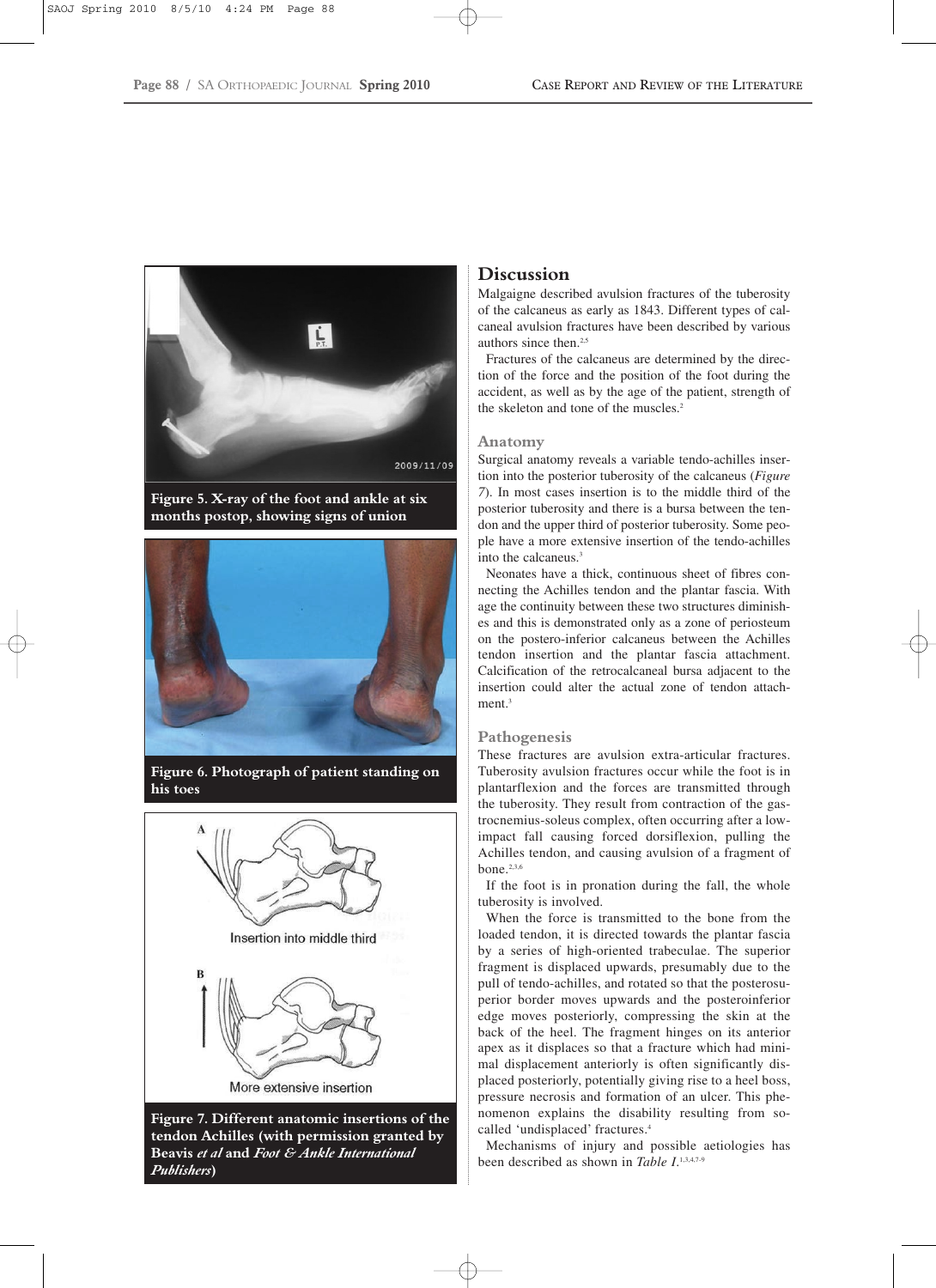#### **Risk factors**

The major risk factor for these fractures is osteoporosis and its causes (*Table II*). There is little reference in the literature to these fractures in children and Sever's disease has been identified as a possible cause.<sup>10-13</sup>

### **Classification**

Classification of avulsion fractures of the calcaneus is shown in *Table III* and *Figures 8–10*.

#### **Management**

Management is governed by the age, health and functional demands of the patient as well as the degree of separation of the fracture fragments. With minimal or no displacement  $(≤ 1 cm)$ , conservative treatment either in an equinus cast or a functional boot has yielded satisfactory results.1 This is accomplished by treatment in a short-leg equinus cast for six weeks non-weight-bearing. The patient is then gradually brought out of equinus and weight-bearing is increased. However, as with Achilles tendon ruptures that are treated in a cast, some patients are aware of diminished power of plantarflexion.

In displaced fractures skin necrosis as a result of pressure from the underlying fragment is a real danger. It should be remembered that the soft tissue overlying the tendon Achilles and calcaneal tuberosity is thin with a precarious blood supply. For these reasons these fractures should be treated as emergencies with open reduction and internal fixation.<sup>6</sup> In our case the lateral-based flap incision may have contributed to poor blood supply and septic complication.

Methods of fixation include suturing of the avulsed bone fragment, suture anchors, tension band wiring and screw fixation as it was in our case.<sup>1,15</sup> The choice of technique depends on the size of the avulsed bone fragment and the degree of osteopaenia.<sup>3</sup>

#### **Table I: Mechanisms of injury and possible aetiologies**

| <b>Mechanism of injury</b> | <b>Possible aetiology</b> |
|----------------------------|---------------------------|
| Dorsiflexion violence      | Fall from a height        |
| Violent triceps surae      | Sprinting                 |
| muscle contraction         |                           |
| Direct blunt blow to the   | <b>Blunt trauma</b>       |
| hindfoot                   |                           |
| Direct penetrating trauma  | Gunshot                   |
| Neuropathic fractures      | Diabetes mellitus         |

#### **Table II: Risk factor and causes**

**Risk factor Causes** Osteoporosis • Age (elderly)

- 
- 
- Drugs (alcohol, smoking)
- Diabetes mellitus

#### **Table III: Classification of avulsion fractures of the calcaneus**

#### **TYPE 1**

True avulsion fracture or 'sleeve' type tuberosity fracture described by Rothberg.<sup>14</sup> Similar to our case report.



**Figure 8. Type 1**

#### **TYPE 2**

This is a 'beak'-type of avulsion fracture. In these fractures there is an oblique fracture line running posteriorly from just behind the Bohler's angle.



**Figure 9. Type 2**

#### **TYPE 3**

Infrabursal avulsion fracture from the middle third of the posterior tuberosity.13 This is very rare.



(Figures 8, 9 and 10 published with permission granted by Beavis *et al* and publishers of *Foot & Ankle International Publishers*)